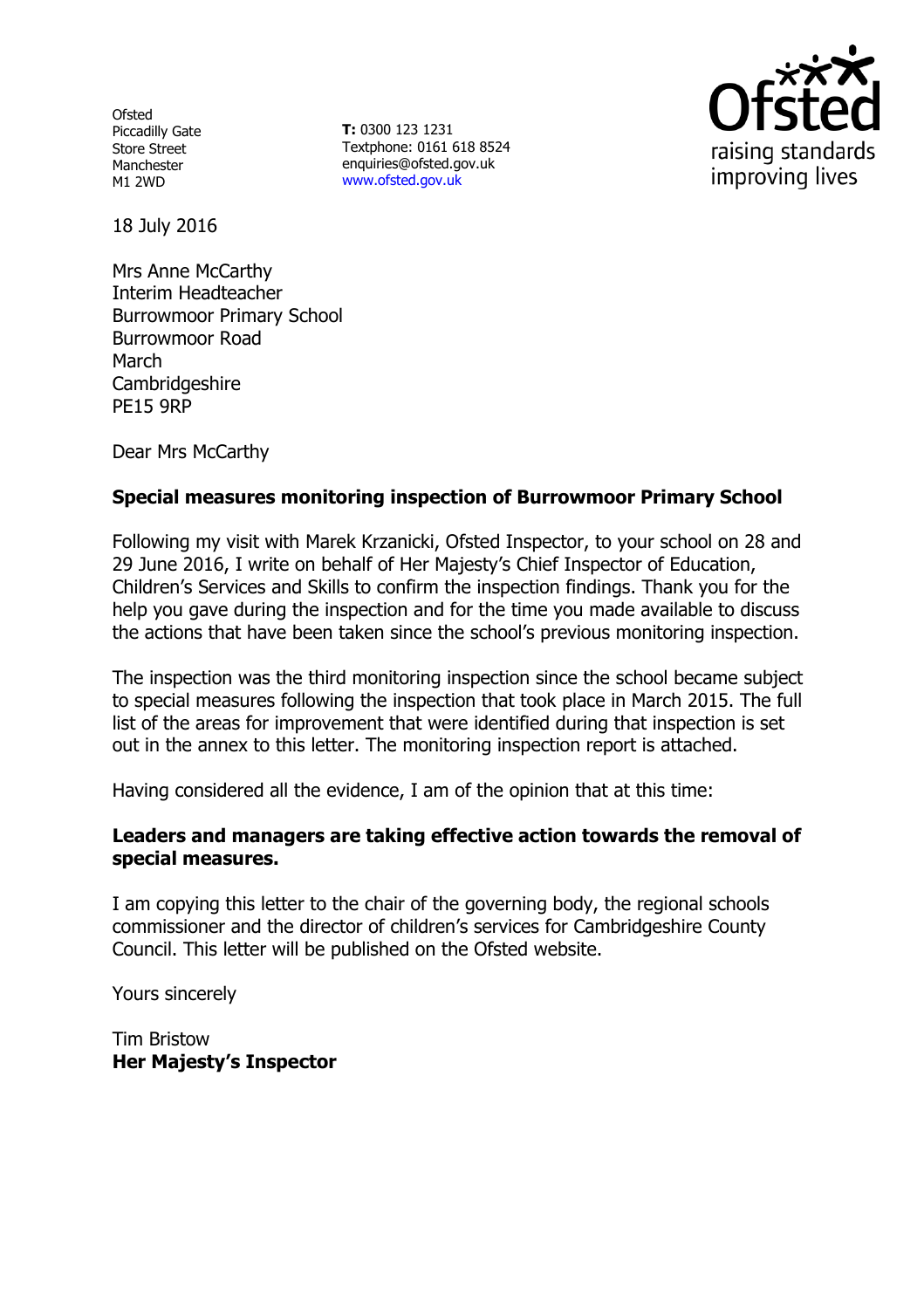

## **Annex**

## **The areas for improvement identified during the inspection that took place in March 2015**

- Raise the quality of teaching and pupils' progress to good or better by:
	- planning work that provides the right level of challenge
	- giving pupils clear guidance through feedback about how to improve their work
	- making better use of teaching assistants to support pupils' learning
	- $-$  giving the teaching of writing a stronger focus in the Reception Year.
- **IMPROVE LEADERSHIP AND MANAGEMENT DISTURIES** 
	- $-$  ensuring all staff have high expectations for pupils
	- improving the rigour of checks on teaching and learning to identify and tackle weaknesses promptly
	- improving the effectiveness of all staff with allocated responsibilities and the governing body in monitoring provision and securing the necessary improvement
	- making better use of the pupil premium to provide the right support for  $\overline{\phantom{0}}$ disadvantaged pupils and then checking the effect of this support more closely.
- **IMPROVE PUPILS' behaviour and the presentation of their work by:** 
	- ensuring that all adults manage behaviour consistently well in lessons and at playtimes
	- helping pupils understand the importance of good behaviour
	- $\overline{a}$  ensuring that pupils always try hard and present their work neatly.

External reviews of governance and the use of the pupil premium should be undertaken in order to assess how these aspects of leadership and management may be improved.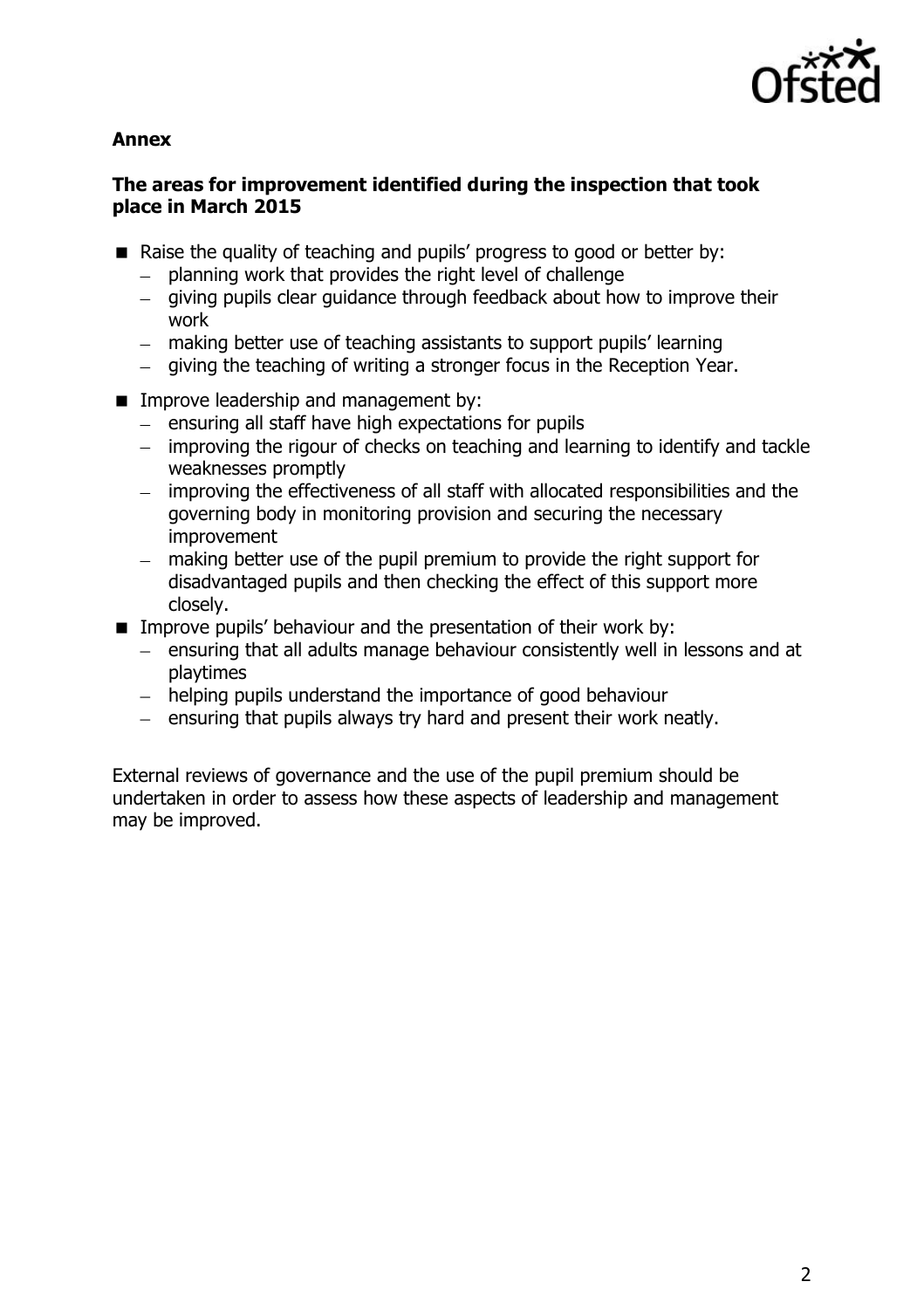

# **Report on the third monitoring inspection on 28 and 29 June 2016**

#### **Evidence**

Inspectors observed the school's work, scrutinised documents and met with the interim headteacher, the executive headteacher, two members of the governing body, two representatives of the sponsor trust, senior leaders, other teachers and pupils. Visits were made to lessons that included an examination of some of the pupils' work.

## **Context**

Since the previous monitoring inspection, a substantive headteacher has been appointed, taking up her post in September 2016. The interim headteacher leaves at the end of this term. The leadership team has been restructured for September. Currently, a review of the roles and a restructuring of the teaching assistants are taking place. Recently, two teachers and five teaching assistants left the school and two teachers have started working at the school.

#### **Effectiveness of leadership and management**

The interim headteacher and executive headteacher continue to provide determined and effective leadership. As a consequence, the teaching of reading, writing and mathematics has improved across the school. Other leaders have received training that has enabled them to refine their leadership skills. They now demonstrate that they are more confident and able to lead school improvement. Important changes to the roles of senior and middle leaders are planned for September when the new headteacher starts. The trust, governors and executive headteacher are aware that clear lines of accountability must be established to ensure that the current improvements to teaching and learning are sustained.

Planned actions for school improvement, including new procedures for checking the quality of the teaching, are providing clear direction for the school towards the removal of special measures. There is a close link between the weaknesses in teaching identified by leaders and the tailored training and coaching that are being provided.

The impact of the use of pupil premium funding is becoming more apparent. There has been useful work by leaders to analyse the impact of interventions to ensure that disadvantaged pupils make better progress. If the activities are not having the desired impact, then they are either disbanded or adjusted to make them more effective.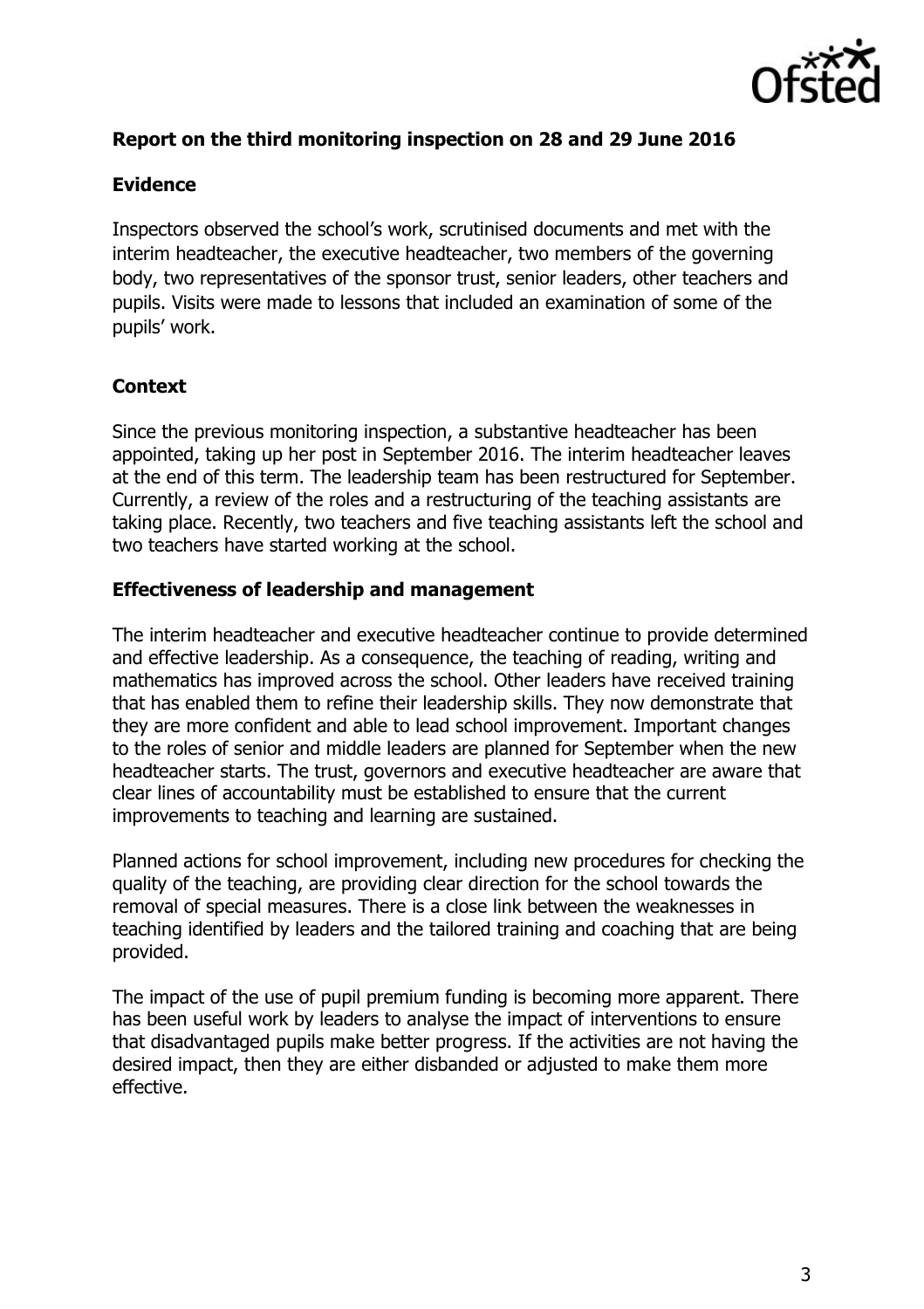

Governors continue to develop the ability to hold leaders accountable for school improvement. Minutes of governors' meetings show that leaders are subject to pertinent questioning to ensure that the actions they wish to take are in the best interests of the pupils. Governors have worked effectively to oversee the restructuring of the role of teaching assistants and school leaders. Governors are well aware that it will be crucial to keep parents and carers informed of the changes and the rationale behind them in preparation for the new school year.

The current curriculum for science, history and geography is not good enough. It does not enable pupils to learn subject-specific skills in sufficient depth. For example, pupils do not carry out enough experiments in science to develop their skills in investigation. In addition, there is insufficient opportunity within the curriculum for pupils to learn about fundamental British values.

### **Quality of teaching, learning and assessment**

Across key stage 2, pupils now benefit from teaching in reading, writing and mathematics that is enabling them to make better progress than in the past. Expectations are much higher. Teachers are more proficient at checking books to gauge pupils' understanding of previous work, then amending lesson plans accordingly. Lessons are typically taught confidently and purposefully and, as a consequence, pupils are much clearer about what they are learning and work hard.

These improvements are also apparent in key stage 1, but there remains a greater variation in the quality of teaching of reading, writing and mathematics, usually because lessons have not been planned carefully enough. However, the work in books shows that, across all classes, pupils are making better progress than they were at the time of the last monitoring inspection.

The teaching of writing in the early years has improved considerably this year. Activities are carefully devised to meet the needs of children of all abilities. Disadvantaged children are making progress which is as rapid as that of others. Some who were unable to form letters at the beginning of the year are now writing legible sentences. The most able are encouraged to compose much longer pieces that are correctly spelled and punctuated.

The quality of phonics teaching in the early years and key stage 1 is successfully enabling most pupils to learn to read and write. Pupils were observed rehearsing the sounds that letters make when they were writing. Sometimes, however, important errors such as letters formed incorrectly or key words misspelled are not picked up during the lesson, which means that pupils can be in danger of establishing habits that are hard to change.

Assessment procedures are producing much more reliable information than in the past as teachers have become more adept at measuring pupils' progress accurately.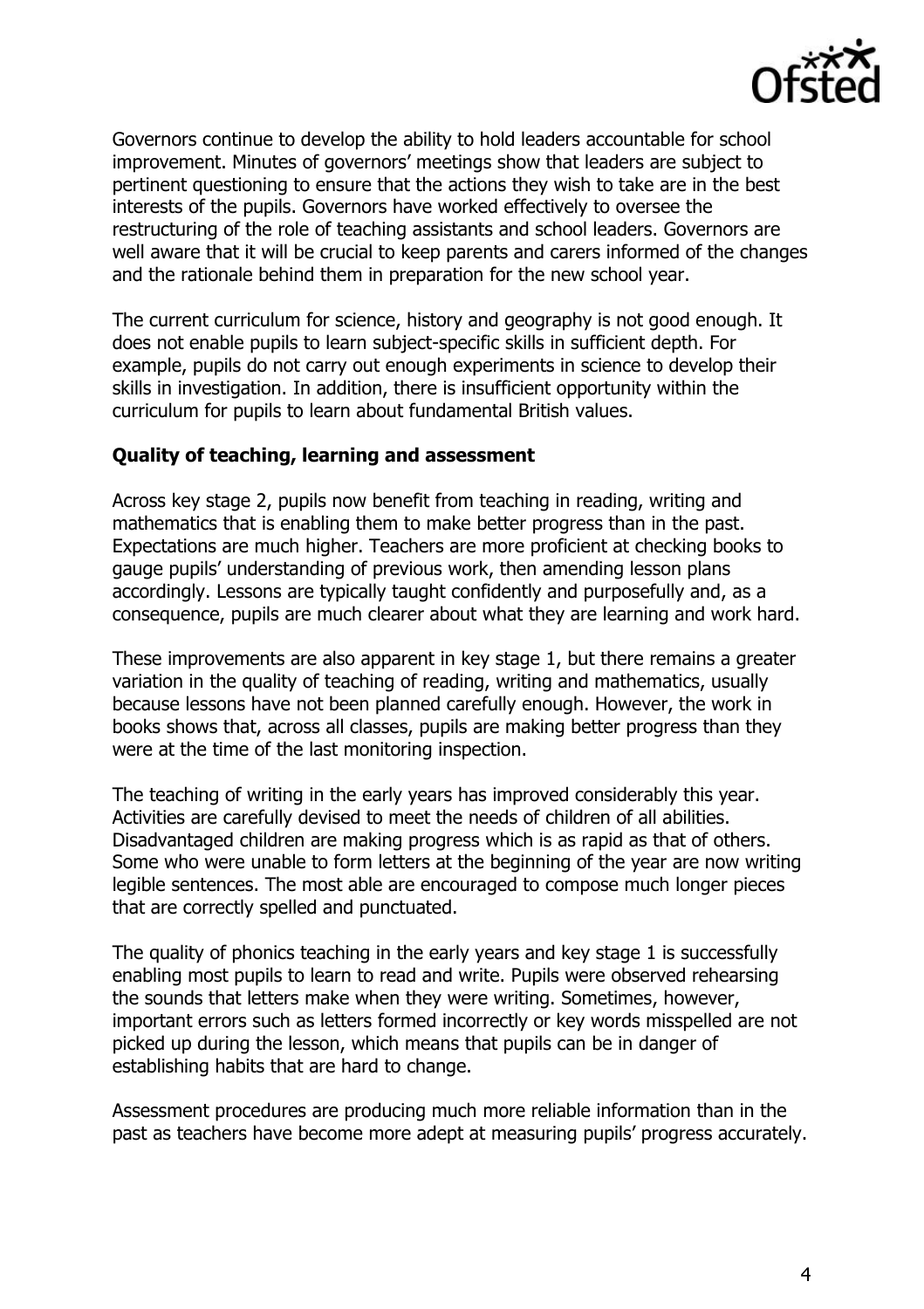

History, geography and science are not taught well enough. In key stage 1, pupils are given tasks that are generally superficial and that fail to develop subjectspecific skills. In Years 3 to 5, pupils have more opportunities to develop skills such as map reading or scientific investigation, but the quality of the work produced does not match that in writing and mathematics lessons. In Year 6, pupils are developing subject-specific skills in more depth and are applying their literacy and numeracy skills appropriately.

#### **Personal development, behaviour and welfare**

In lessons, pupils' attitudes to learning continue to improve. Pupils work hard and show resilience when tackling difficult problems. When working in groups, pupils are cooperative and considerate. Around the school, pupils are polite and behave sensibly. Lunch- and breaktimes are orderly and well supervised.

It is evident that most pupils are taking much greater pride in their work. Handwriting and presentation are much improved in English and mathematics books in most year groups. The school has strengthened the provision of homework that pupils are set by introducing learning logs. Pupils are enthusiastic about homework because they say that they like to have the freedom to complete tasks in the way that they prefer. Some of these logs show work of a high standard as pupils express themselves very creatively.

There remain some pupils whose behaviour has to be carefully managed, and this is accomplished much more successfully than in the past. Disruption in lessons is now less frequent than it was at the time of the last monitoring inspection.

Most pupils demonstrate that they are kind and considerate to each other. However, those spoken to did not have a clear understanding of what we mean by values. They demonstrated only limited understanding of the diversity of the United Kingdom.

### **Outcomes for pupils**

All groups of pupils are now making more rapid progress in reading, writing and mathematics than in the past, as shown by the work in their books. For example, in key stage 2, the quality of their writing is more sophisticated and they are becoming proficient at solving mathematical problems systematically.

In the early years, information shows that there has been an increase this year in the proportion of children that achieve a good level of development. This is in part because of the improvement in their writing, which has been an area of relative weakness.